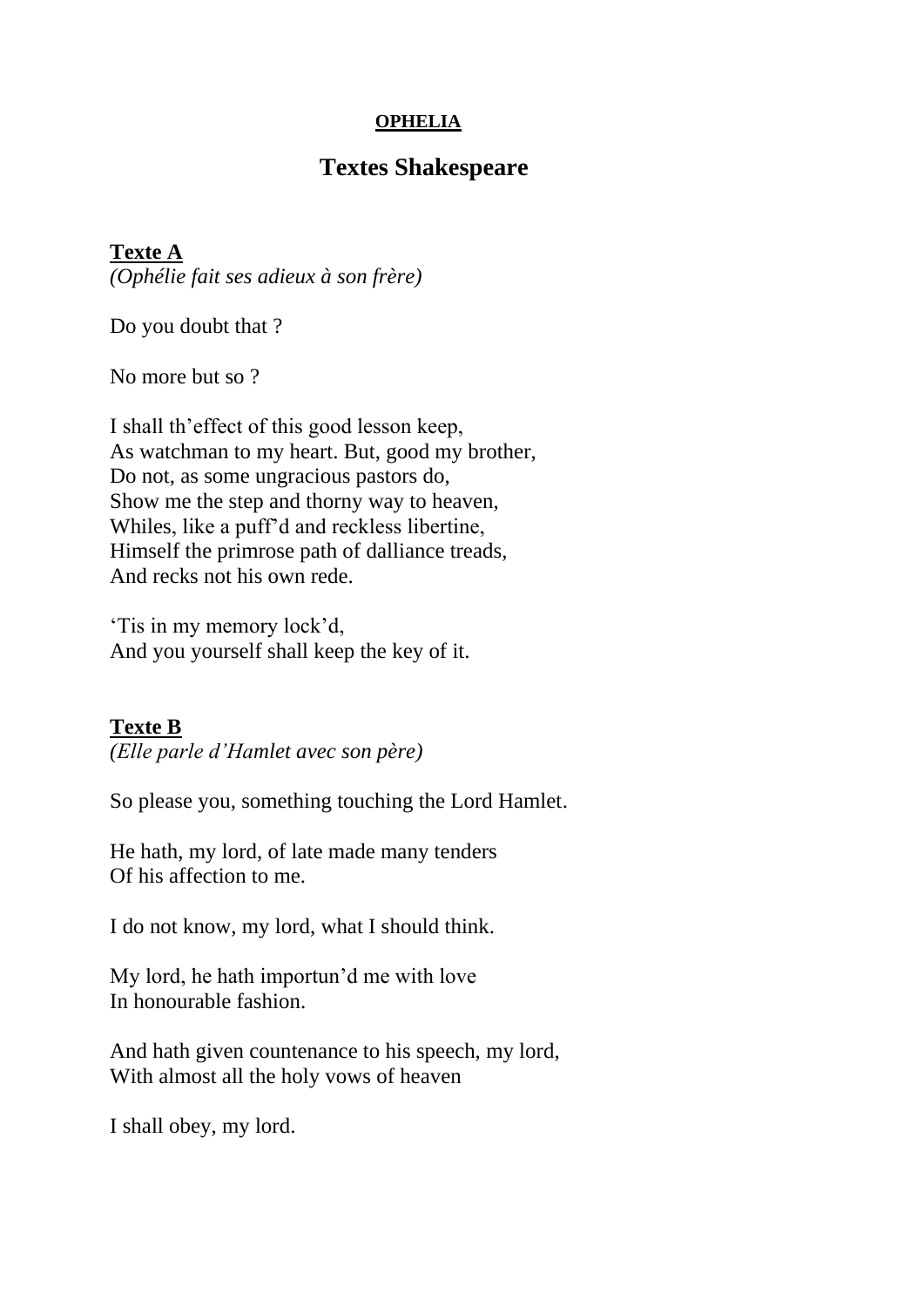## **Texte C**

*(Elle dit à son père son effroi face à l'attitude d'Hamlet)*

Alas ! my lord, I have been so affrighted

My lord, as I was sewing in my closet, Lord Hamlet, with his doublet all unbrac'd; No hat upon his head; his stockings foul'd, Ungarter'd, and down-gyved to his ancle ; Pale as his shirt; his knees knocking each other ; And with a look so piteous in purport As if he had been loosed out of hell To speak of horrors, he comes before me.

My lord, I do not know ; But truly I do fear it.

He took me by the wrist and held me hard, Then goes he to the length of all his arm, And, with his other hand thus o'er his brow, He falls to such perusal of my face As he would draw it. Long stay'd he so ; At last, a little shaking of mine arm, And thrice his head thus waving up and down, He rais'd a sigh so piteous and profound That it did seem to shatter all his bulk And end his being. That done, he lets me go, And, with his head over his shoulder turn'd, He seem'd to find his way without his eyes ; For out o' doors he went without their help, And to the last bended their light on me.

No, my good lord ; but, as you did command, I did repel his letters and denied His access to me.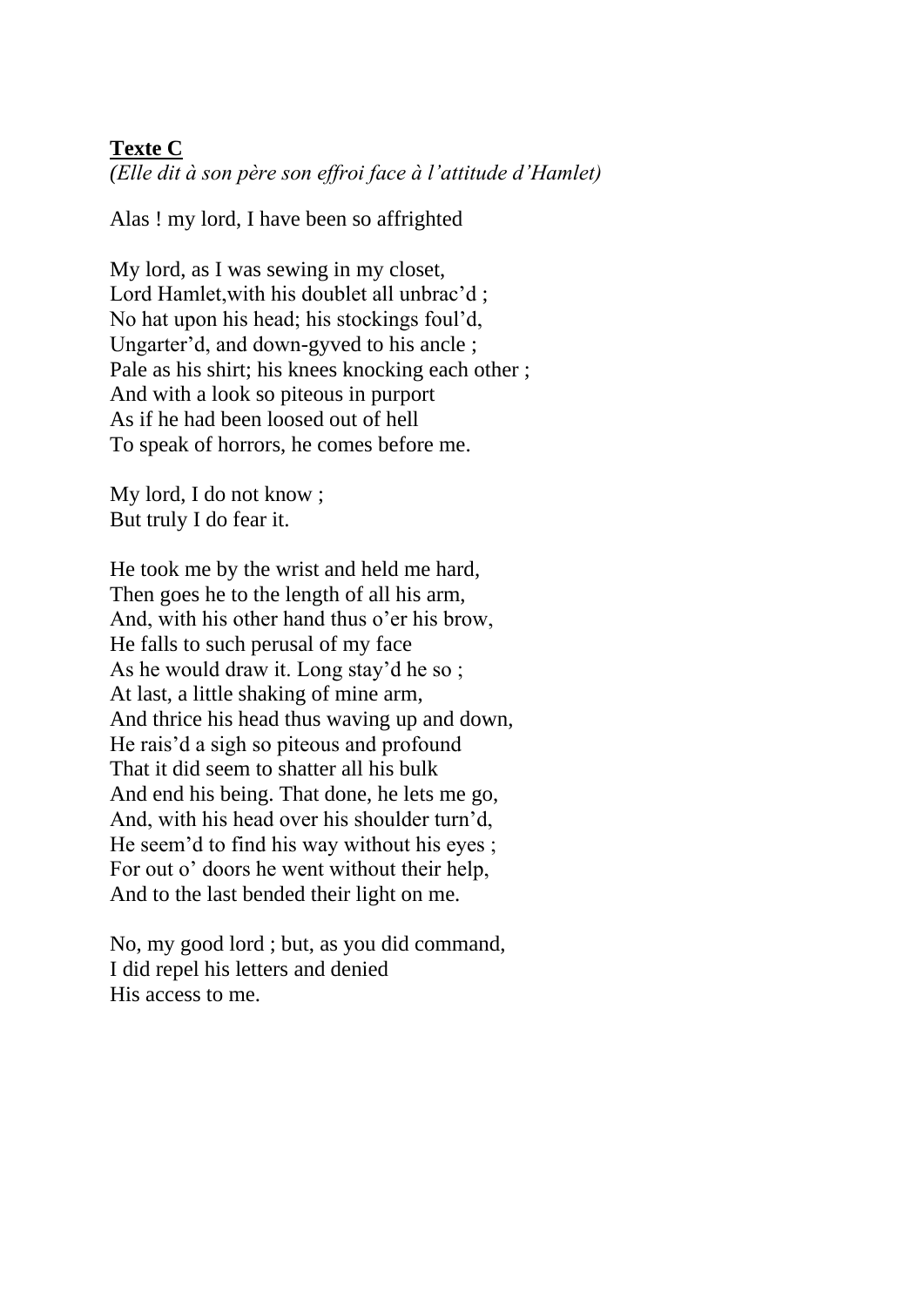### **Texte D**

*(Elle s'engage à sonder Hamlet)*

Madam, I wish it may. - - - - - - - - - -

*(Conversation avec Hamlet)* Good my lord, How does your honour for this many a day ?

My lord, I have remembrances of yours, That I have longed long to re-deliever ; I pray you, now receive them.

My honour'd lord, you know right well you did ; And, with them, words of so sweet breath compos'd As made the things more rich : their perfume lost Take these again ; for to the noble mind Rich gifts wax poor when givers prove unkind. There, my lord.

My lord !

What means your lordship ?

Could beauty, my lord, have better commerce than with honesty ?

Indeed, my lord, you made me believe so.

I was the more deceived

At home, my lord.

O ! help him, you sweet heavens !

O heavenly powers, restore him !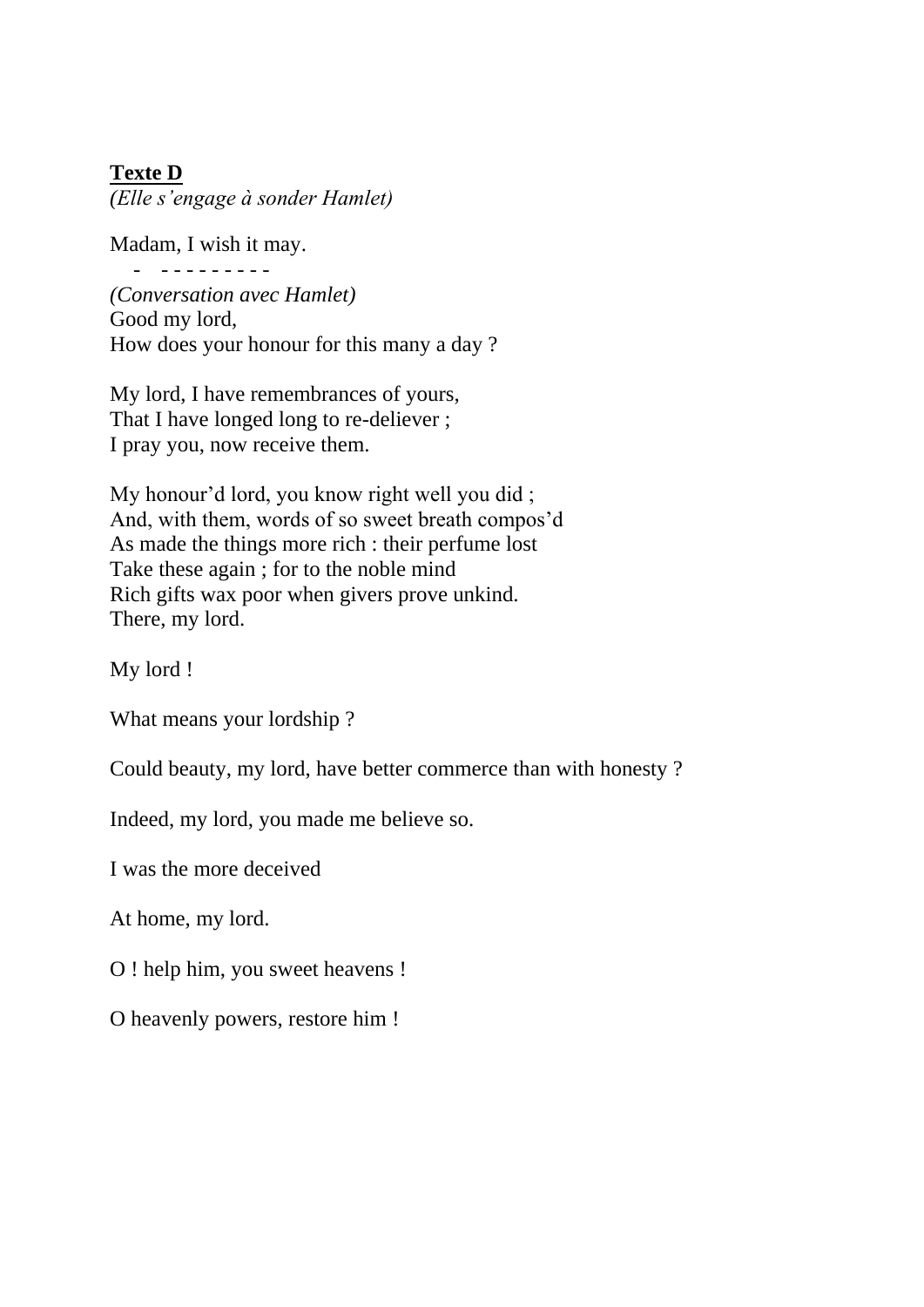#### **Texte E**

*(Désespoir après la scène violente avec Hamlet)*

O ! what a noble mind is here o'erthrown : The courtier's, soldier's, scholar's, eye, tongue, sword ; The expectancy and rose of the fair state, The glass of fashion and the mould of form, The observ'd of all observers, quite, quite down ! And I, of ladies most deject and wretched, That suck'd the honey of his music vows, Now see that noble and most sovereign reason, Like sweet bells jangled, out of tune and harsh; That unmatch'd form and feature of blown youth Blasted with ecstasy : O ! woe is me, To have seen what I have seen, see what I see !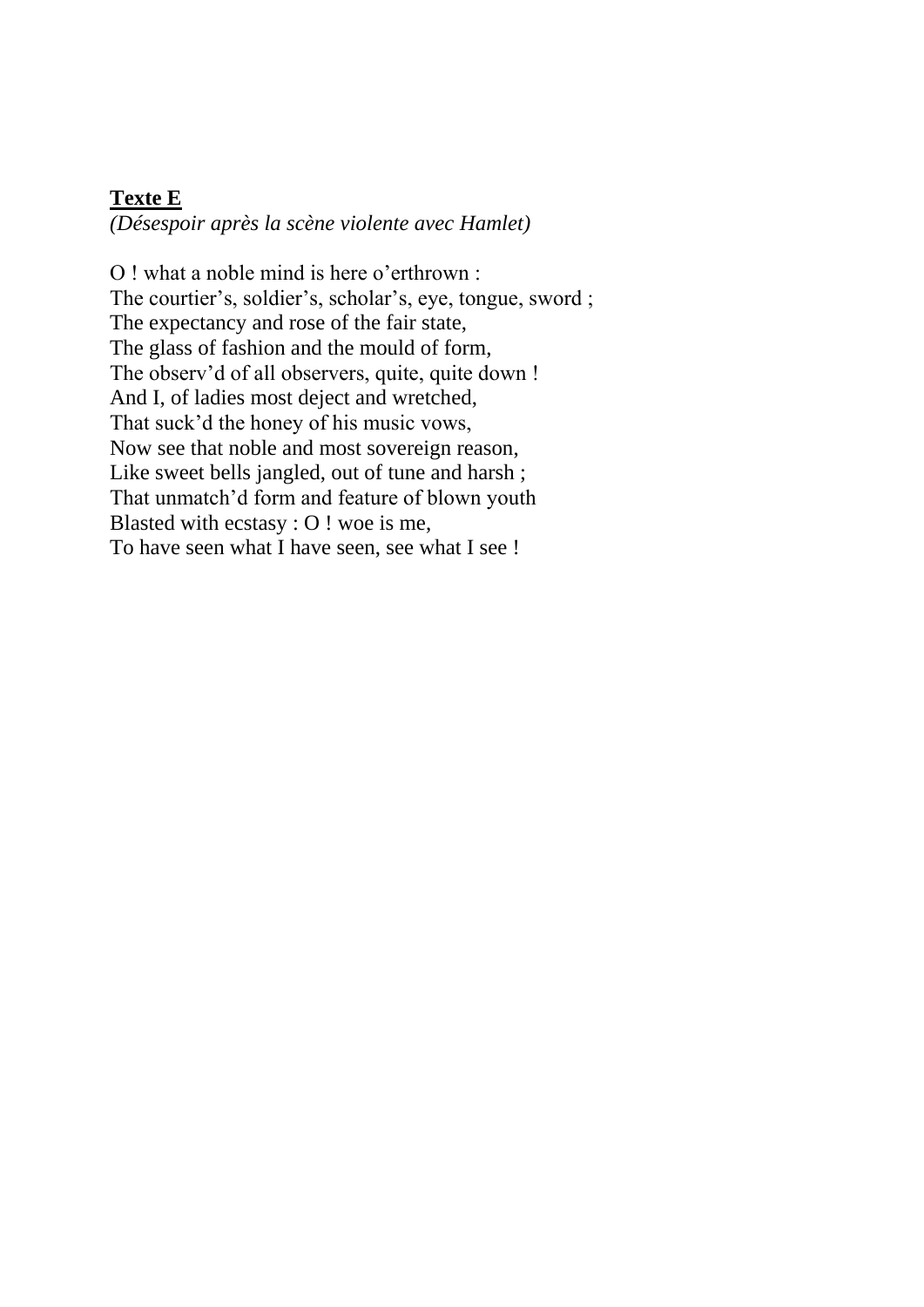### **Texte F**

*(Elle répond à Hamlet lors de la pièce jouée par les comédiens ; à la fin, le roi excédé se lève)*

No, my lord.

Ay, my lord.

I think nothing, my lord.

What is, my lord?

You are merry, my lord.

Ay, my lord.

Nay, 'tis twice two months, my lord.

What means this, my lord ?

Belike this show imports the argument of the play.

Will he tell us what this show meant?

You are naught, you are naught. I'll mark the play.

'Tis brief, my lord.

You are a good chorus, my lord.

You are keen, my lord, you are keen.

Still better, and worse.

The king rises !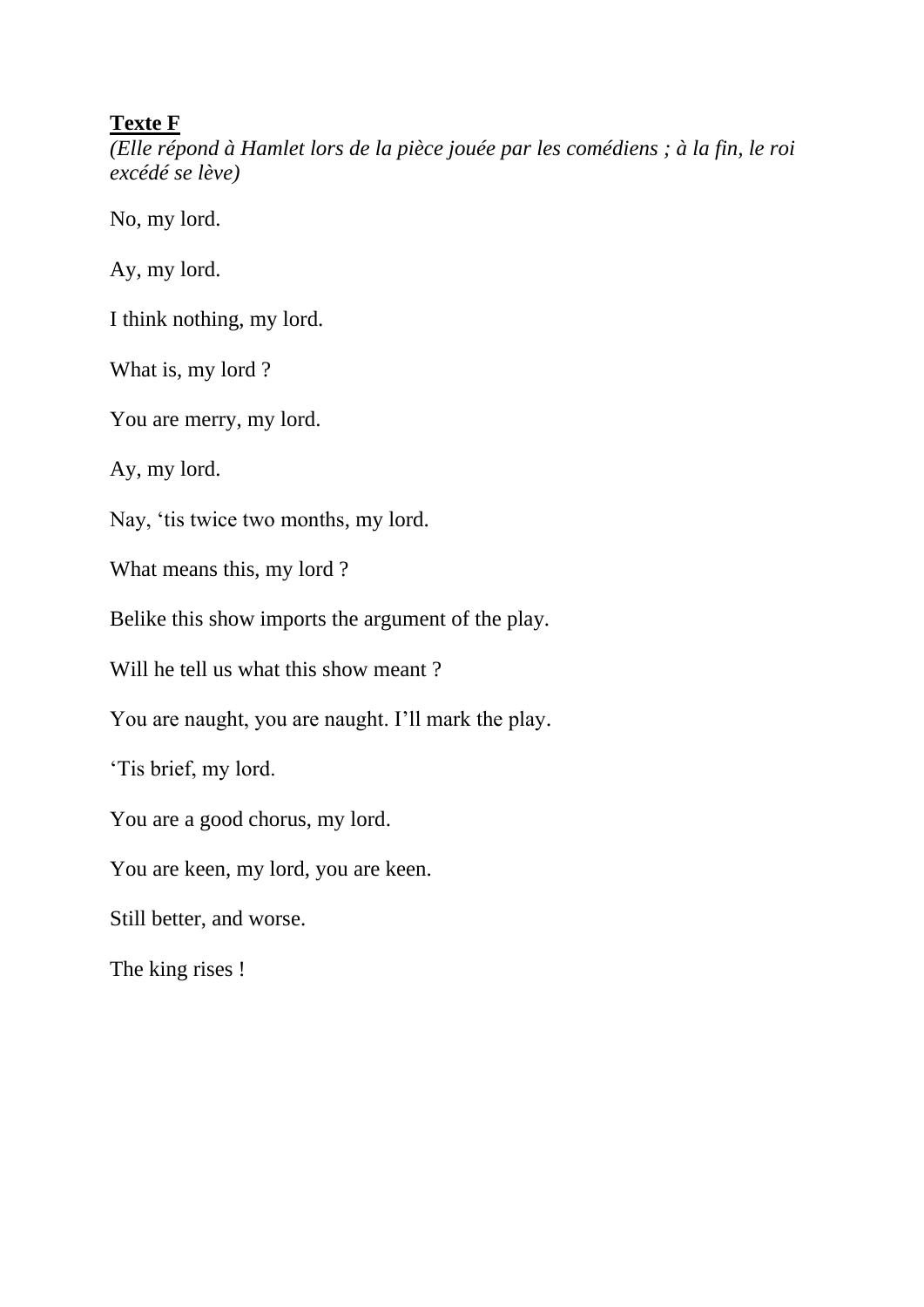**Texte G** *(Elle a perdu la raison et commente ses chansons) Avec chansons (1)*

Where is the beauteous majesty of Denmark ?

Say you ? nay, pray you, mark.

O, ho ! Pray you, mark.

Well, God 'ild you ! They say the owl was a baker's daughter. Lord ! we know what we are, but know not what we may be. God be at your table !

Pray you, let's have no words of this ; but when they ask you what it means, say you this ...

Indeed, la ! Without an oath, I'll make an end on't ...

I hope all will be well. We must be patient : but I cannot choose but weep, to think they should lay him i' the cold ground. My brother shall know of it : and so I thank you for your good counsel. Come, my coach! Good-night, ladies ; good-night, sweet ladies ; good-night, good-night.

# **Texte H** *(idem)*

*Avec chansons (2)*

Fare you well, my dove !

O how the weel becomes it ! It is the false steward that stole his master's daughter.

There's rosemary, that's for remembrance ; pray, love, remember : and there is pansies, that's for thoughts.

There's fennel for you, and columbines ; there's rue for you ; and here's some for me : we may call it herb of grace o' Sundays. O! You must wear you rue with a difference. There's a daisy; I would give you some violets, but they withered all when my father died. They say he made a good end.

And all of Christian souls ! I pray God. God be wi' ye !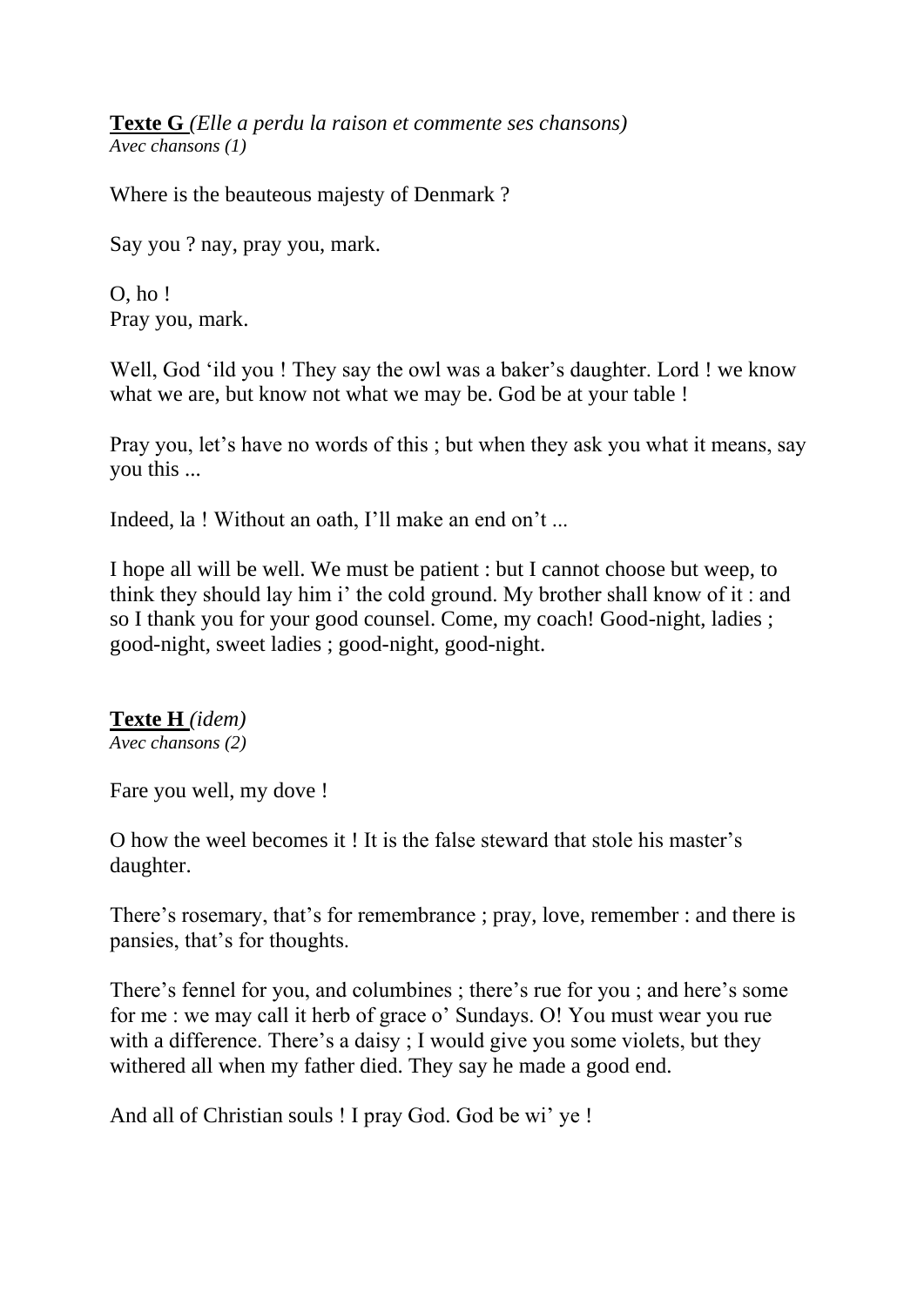### **Texte I**

*(la reine raconte la noyade d'Ophélie)*

There is a willow grows aslant a brook, That shows his hoar leaves in the glassy stream ; There with fantastics garlands did she come, Of crow-flowers, nettles, daisies, and long purples, That liberal shepherds give a grosser name, But our cold maids do dead men's fingers call them : There, on the pendent boughs her coronet weeds Clambering to hang, an envious sliver broke, When down her weedy trophies and herself Fell in the weaping brook. Her clothes spread wide And, mermaid-like, awhile they bore her up ; Which time she chanted snatches of old tunes, As one incapable of her own distress, Or like a creature native and indu'd Unto that element ; but long it could not be Till that her garments heavy with their drink Pull'd the poor wretch from her melodious lay To muddy death.

**Texte J** *(lettre d'Hamlet) Chuchoté, sans aucun timbre de voix, bien articulé*

Doubt thou the stars are fire ; Doubt that the sun doth move ; Doubt truth to be a liar ; But never doubt I love. O dear Ophelia ! I am ill at these numbers : I have no art to reckon my groans ; but that I love thee best, O most best ! believe it. Adieu.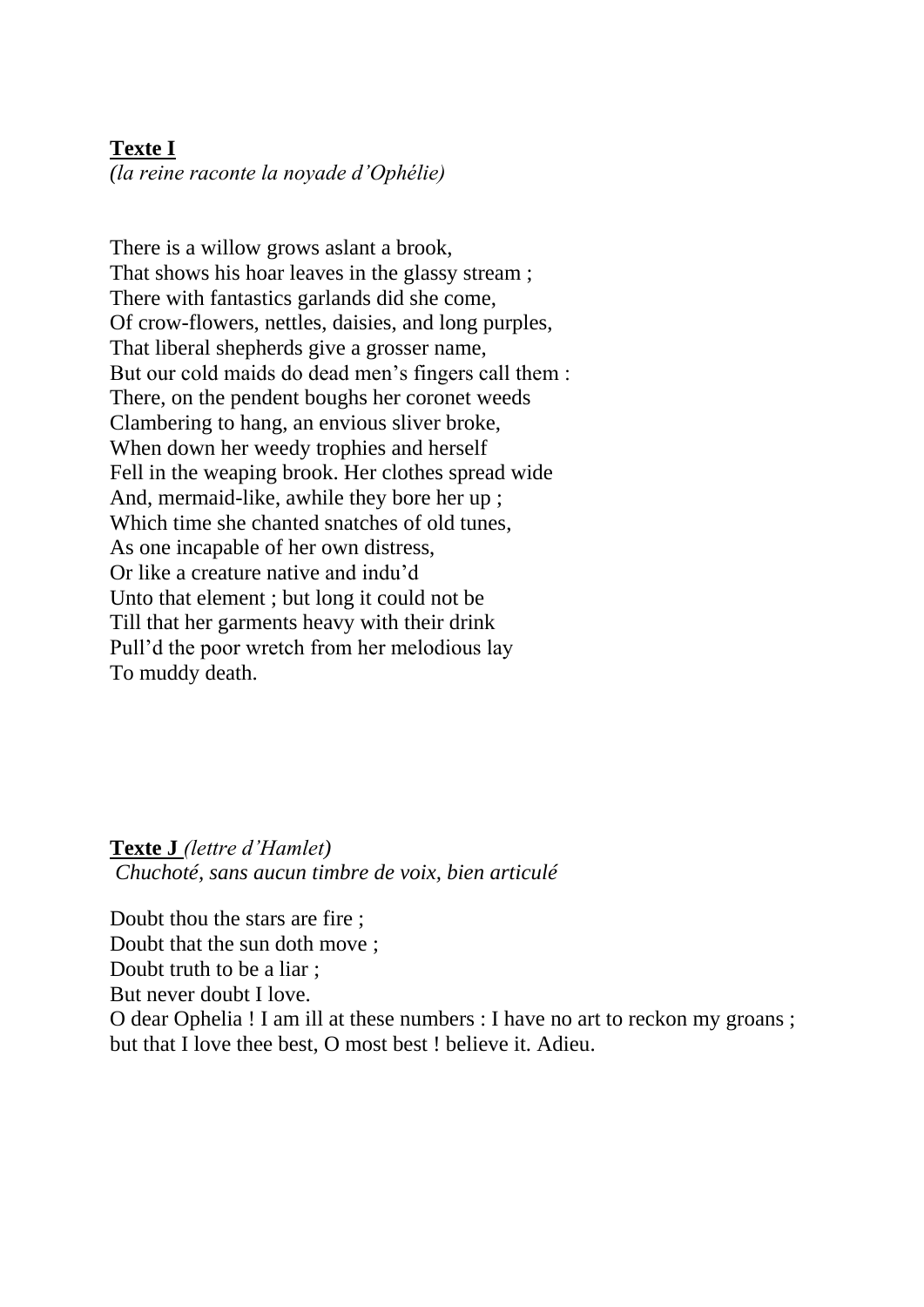#### **CHANSONS (1)**

*How should I your true love know From another one ? By his cockle hat and staff, And his sandal shoon.*

*He is dead and gone, lady, He is dead and gone ; At his head a grass-green turf, At his heels a stone.*

*White is shroud as the mountain snow, Larded with sweet flowers ; Which bewept to the grave did go With true-love showers.*

*To-morrow is Saint Valentine's day, All in the morning betime, And I a maid at your window, To be your Valentine : Then up the rose, and donn'd his clothes, Let in the maid, that out a maid Never departed more.*

*By Gis and by Saint Charity, Alack, and fie for shame ! Young men will do't, if they come to't ; By Cock they are to blame. Quoth she, before you tumbled me, You promis'd me to wed ; So would I ha' done, by yonder sun, And thou hadst not come to my bed.*